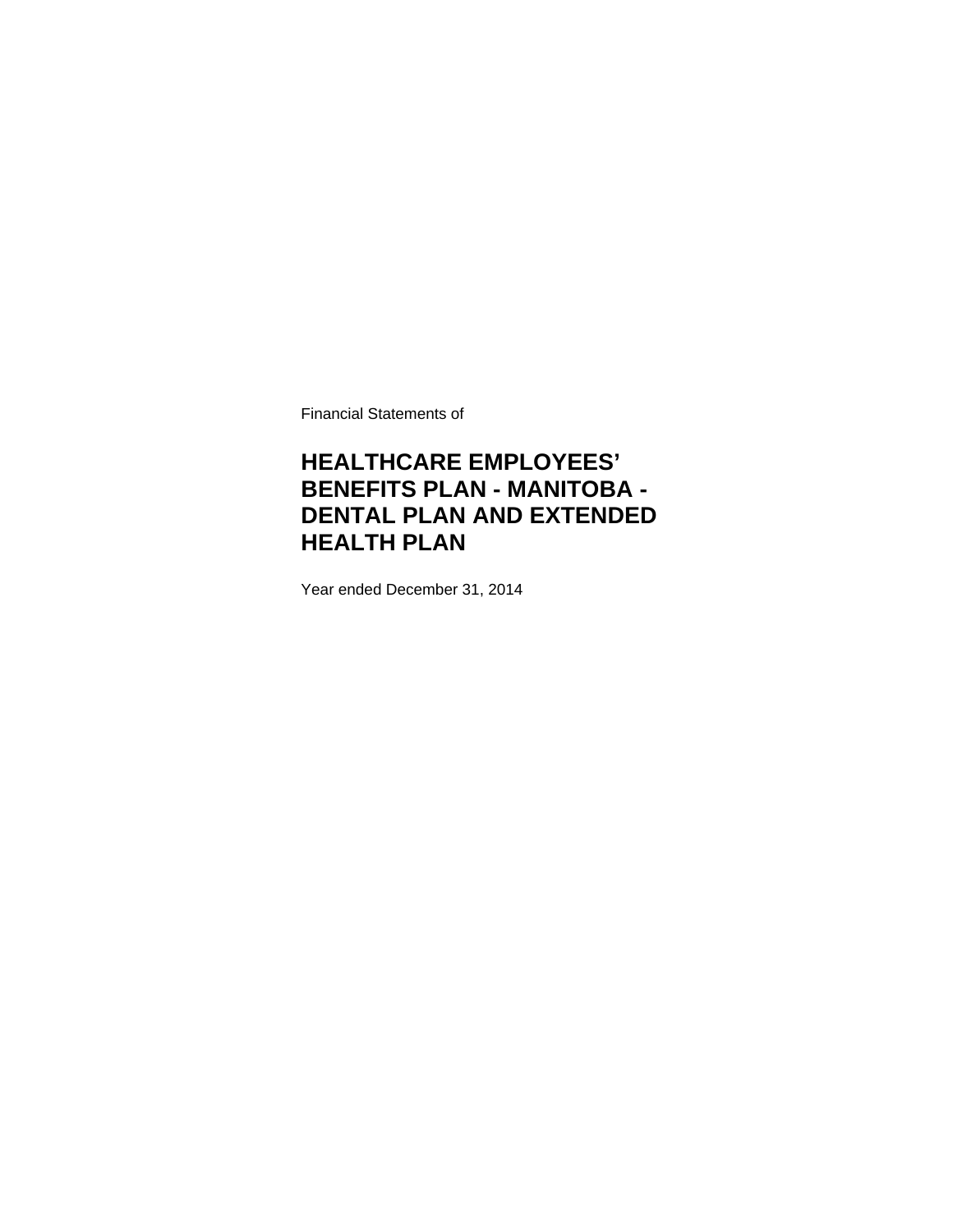

**KPMG LLP** Suite 2000 - One Lombard Place Winnipeg MB R3B 0X3 Canada

 Telephone (204) 957-1770 Fax (204) 957-0808 Internet www.kpmg.ca

# **INDEPENDENT AUDITORS' REPORT**

Extended Health Plan To the Board of Trustees of Healthcare Employees' Benefits Plan - Manitoba - Dental Plan and

We have audited the accompanying financial statements of Healthcare Employees' Benefits Plan -Manitoba - Dental Plan and Extended Health Plan, which comprise the statement of financial position as at December 31, 2014, the statement of changes in net assets available for benefits for the year then ended, and notes, comprising a summary of significant accounting policies and other explanatory information.

### *Management's Responsibility for the Financial Statements*

Management is responsible for the preparation and fair presentation of these financial statements in accordance with Canadian accounting standards for pension plans, and for such internal control as management determines is necessary to enable the preparation of financial statements that are free from material misstatement, whether due to fraud or error.

#### *Auditors' Responsibility*

Our responsibility is to express an opinion on these financial statements based on our audit. We conducted our audit in accordance with Canadian generally accepted auditing standards. Those standards require that we comply with ethical requirements and plan and perform the audit to obtain reasonable assurance about whether the financial statements are free of material misstatement.

An audit involves performing procedures to obtain audit evidence about the amounts and disclosures in the financial statements. The procedures selected depend on our judgment, including the assessment of the risks of material misstatement of the financial statements, whether due to fraud or error. In making those risk assessments, we consider internal control relevant to the entity's preparation and fair presentation of the financial statements in order to design audit procedures that are appropriate in the circumstances, but not for the purpose of expressing an opinion on the effectiveness of the entity's internal control. An audit also includes evaluating the appropriateness of accounting policies used and the reasonableness of accounting estimates made by management, as well as evaluating the overall presentation of the financial statements.

We believe that the audit evidence we have obtained is sufficient and appropriate to provide a basis for our audit opinion.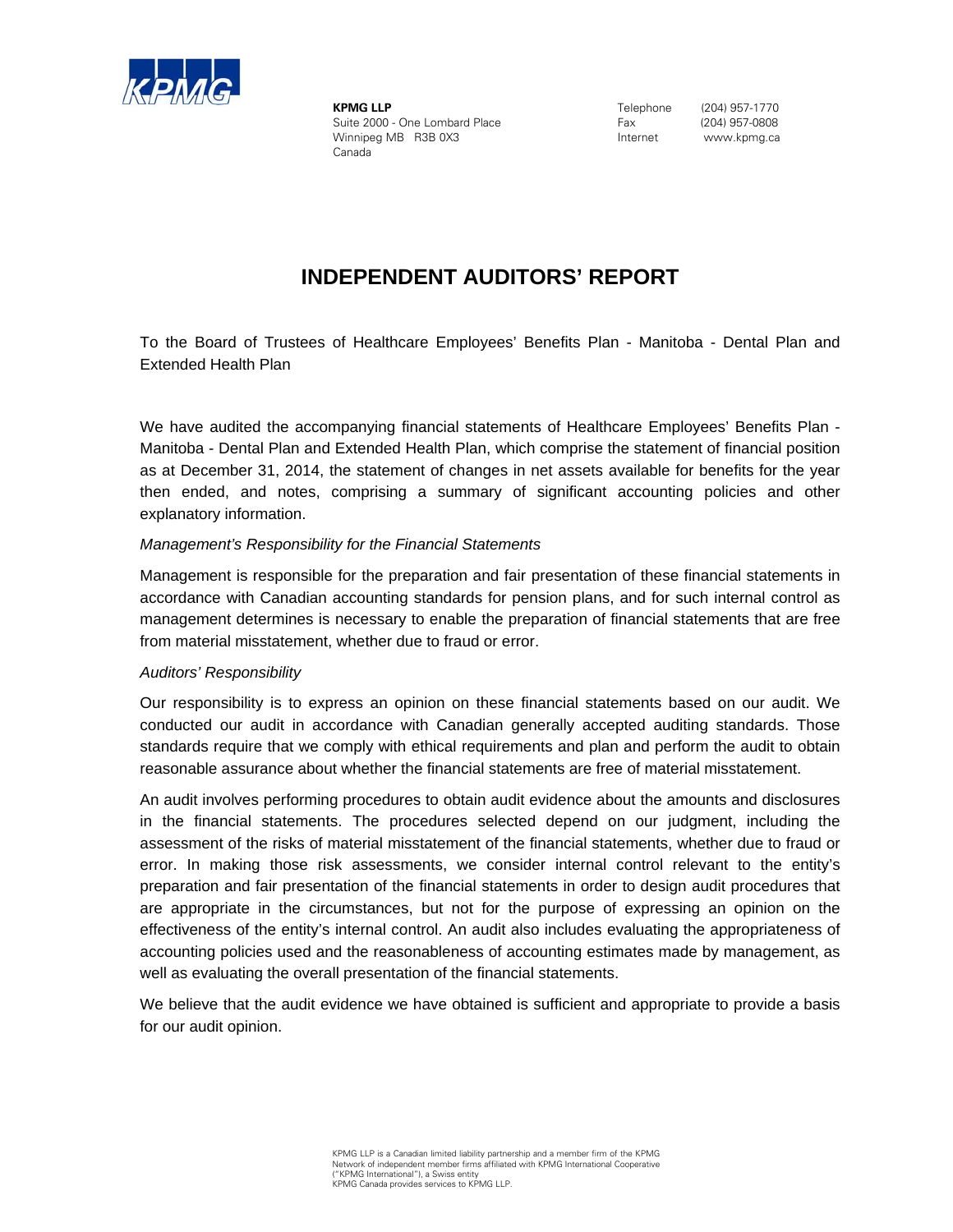

### *Opinion*

In our opinion, the financial statements present fairly, in all material respects, the financial position of Healthcare Employees' Benefits Plan - Manitoba - Dental Plan and Extended Health Plan as at December 31, 2014, and its changes in net assets available for benefits for the year then ended in accordance with Canadian accounting standards for pension plans.

 $KPMG$  11P

Chartered Accountants

June 17, 2015 Winnipeg, Canada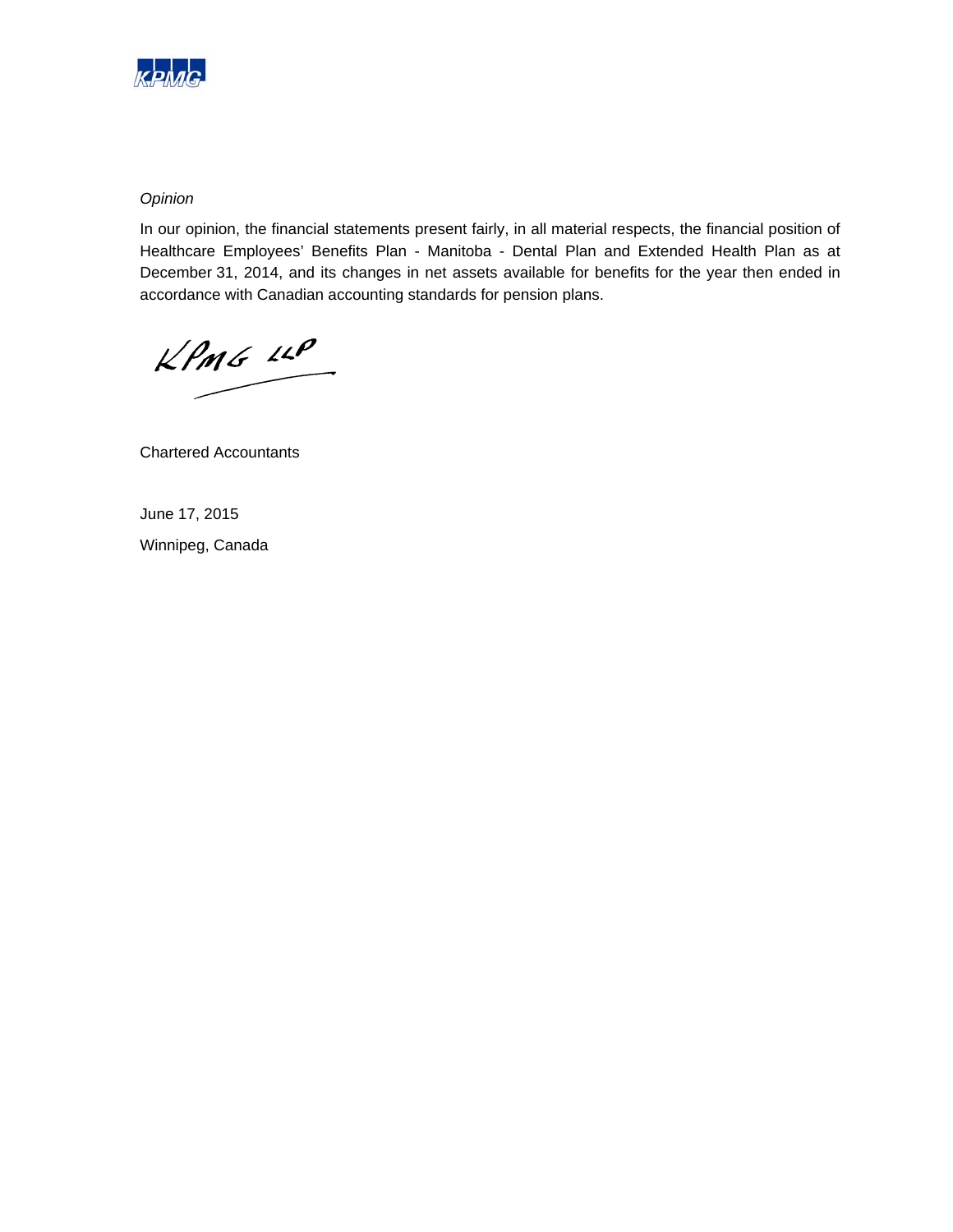Statement of Financial Position

December 31, 2014, with comparative information for 2013

|                                                                                             | 2014                              | 2013                              |
|---------------------------------------------------------------------------------------------|-----------------------------------|-----------------------------------|
| <b>Assets</b>                                                                               |                                   |                                   |
| Cash                                                                                        | 1,462,083<br>\$                   | 1,825,329<br>\$                   |
| Premiums receivable                                                                         | 3,254,005                         | 3,165,924                         |
| Receivable from Manitoba Blue Cross                                                         | 547,862                           | 476,548                           |
| Prepaid expenses                                                                            | 5,616                             | 6,324                             |
| Government remittances receivable                                                           |                                   | 6,314                             |
| Due from Manitoba Blue Cross (note 3):<br><b>Dental Plan</b><br><b>Extended Health Plan</b> | 3,284,695<br>22,119,559           | 2,195,178<br>20,221,940           |
| <b>Total assets</b>                                                                         | \$30,673,820                      | \$27,897,557                      |
| Liabilities                                                                                 |                                   |                                   |
| Claims payable and accrued liabilities                                                      | \$4,715,042                       | \$<br>4,900,396                   |
| Government remittances payable                                                              | 1,878                             |                                   |
| Due to Healthcare Employees' Pension Plan - Manitoba (note 10)                              | 179,498                           | 236,282                           |
| Obligations for IBNR (note 4):<br>Dental Plan<br><b>Extended Health Plan</b>                | 446,733<br>2,323,793<br>2,770,526 | 426,245<br>2,229,827<br>2,656,072 |
| <b>Total liabilities</b>                                                                    | 7,666,944                         | 7,792,750                         |
| Commitment (note 11)                                                                        |                                   |                                   |
| Net assets available for benefits (note 5)                                                  | \$23,006,876                      | \$20,104,807                      |

See accompanying notes to financial statements.

Approved by the Trustees:

COVAYYL

\_\_\_\_\_\_\_\_\_\_\_\_\_\_\_\_\_\_\_\_\_\_\_\_\_\_\_\_\_ Vice-Chair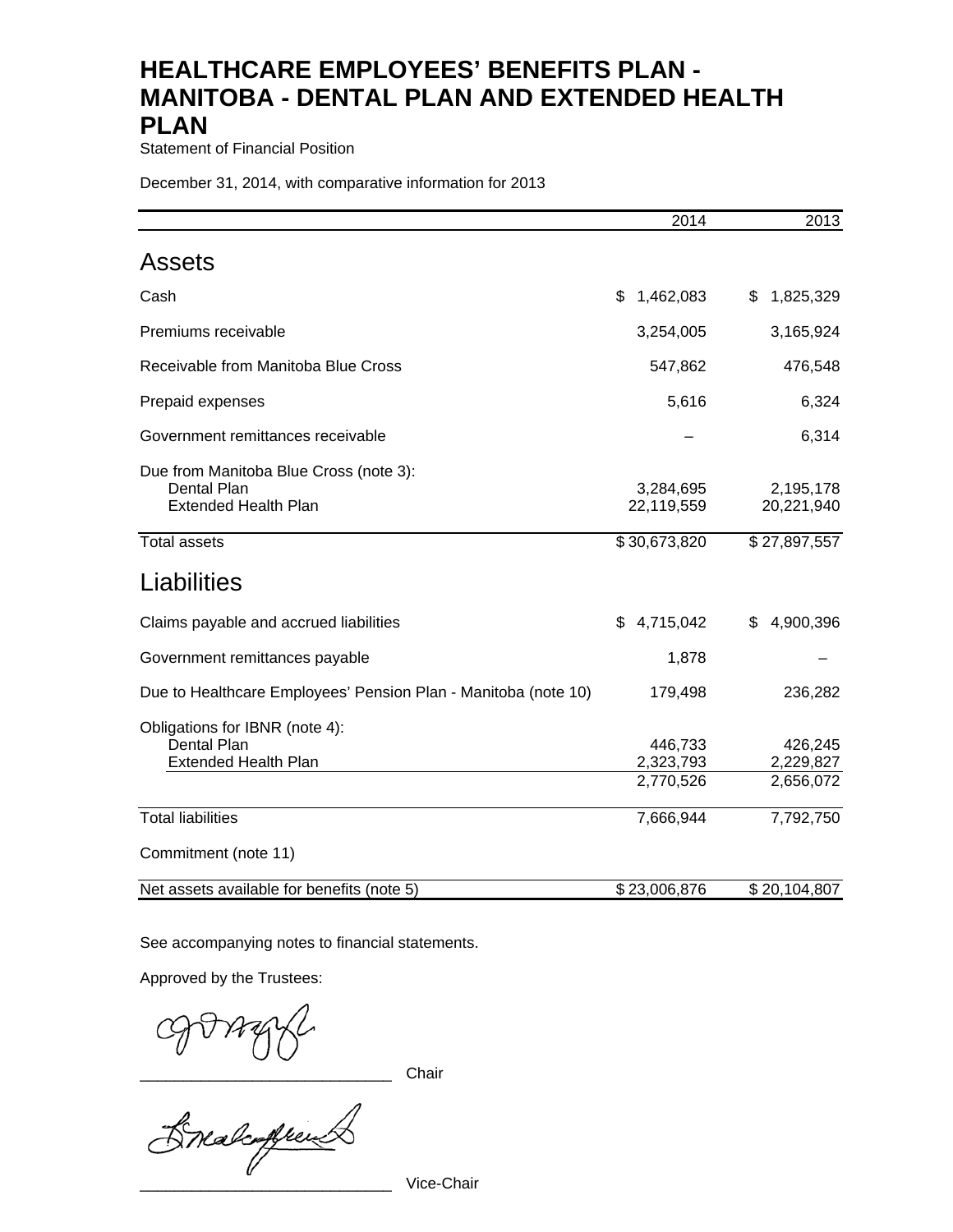Statement of Changes in Net Assets Available for Benefits

Year ended December 31, 2014, with comparative information for 2013

|                                                         |              | Extended           | 2014         | 2013             |
|---------------------------------------------------------|--------------|--------------------|--------------|------------------|
|                                                         | Dental Plan  | <b>Health Plan</b> | Total        | Total            |
| Increases:                                              |              |                    |              |                  |
| Premiums                                                | \$24,331,240 | 32,050,843<br>\$   | \$56,382,083 | 53,935,636<br>\$ |
| Investment interest income                              | 40,345       | 242,756            | 283,101      | 265,336          |
|                                                         | 24,371,585   | 32,293,599         | 56,665,184   | 54,200,972       |
| Decreases:                                              |              |                    |              |                  |
| Claims incurred<br>Administrative - HEBP                | 21,443,156   | 26,614,210         | 48,057,366   | 45,913,452       |
| (notes 6 and 10)                                        | 753,856      | 972,007            | 1,725,863    | 1,664,549        |
| <b>Administrative - Blue Cross</b>                      | 1,072,158    | 1,596,853          | 2,669,011    | 2,550,211        |
| Travel health insurance                                 |              |                    |              |                  |
| premiums                                                |              | 1,196,421          | 1,196,421    | 1,099,097        |
|                                                         | 23,269,170   | 30,379,491         | 53,648,661   | 51,227,309       |
| Increase in net assets prior to change                  |              |                    |              |                  |
| in obligations for IBNR                                 | 1,102,415    | 1,914,108          | 3,016,523    | 2,973,663        |
| Change in obligations for IBNR                          | (20,488)     | (93, 966)          | (114, 454)   | (108, 519)       |
| Increase in net assets<br>available for benefits        | 1,081,927    | 1,820,142          | 2,902,069    | 2,865,144        |
| Net assets available for benefits,<br>beginning of year | 1,944,276    | 18,160,531         | 20,104,807   | 17,239,663       |
| Net assets available for benefits,<br>end of year       | \$3,026,203  | 19,980,673<br>\$   | \$23,006,876 | 20,104,807<br>\$ |

See accompanying notes to financial statements.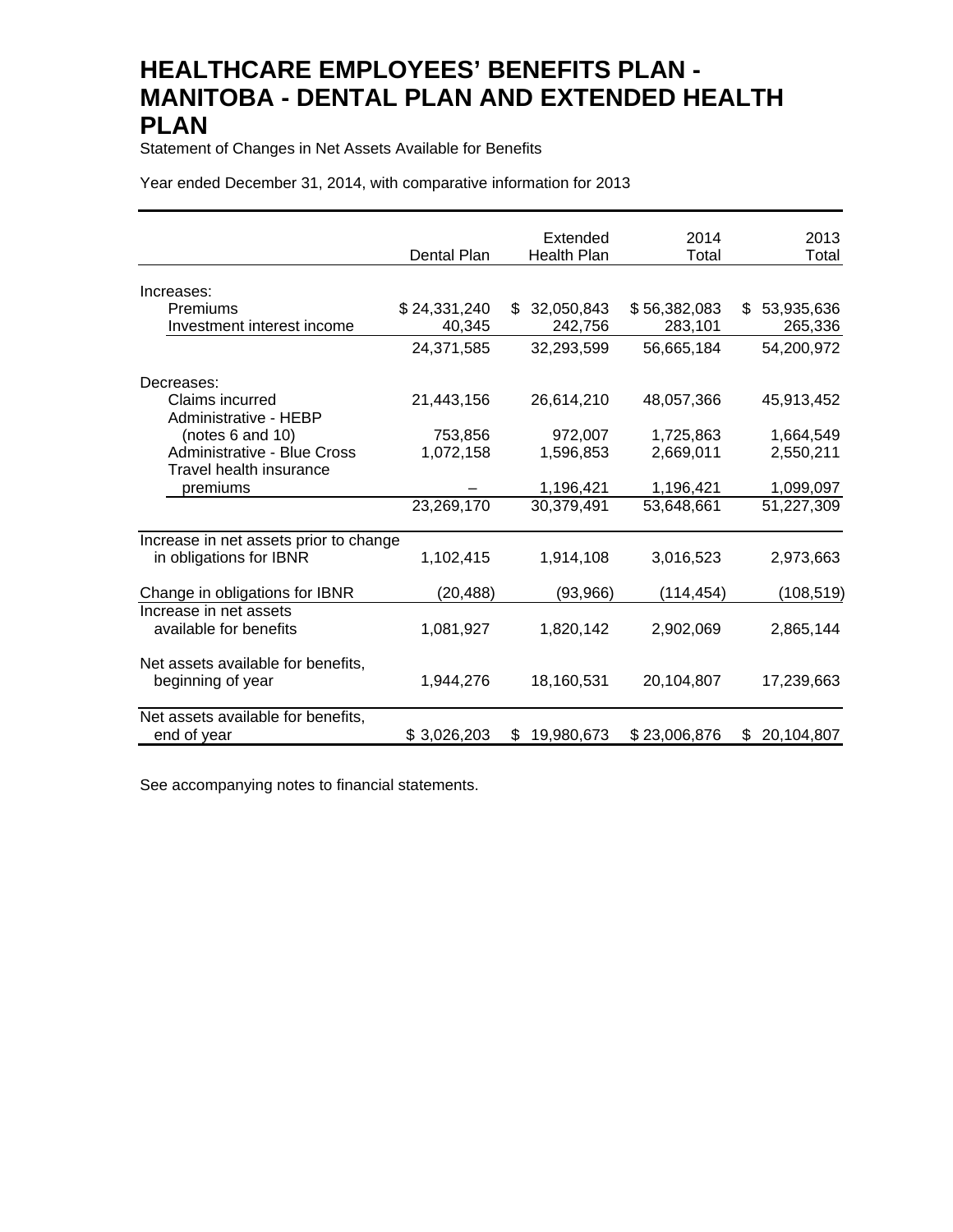Notes to Financial Statements

Year ended December 31, 2014

### **1. General and description of the Plans:**

The Healthcare Employees' Benefits Plan - Manitoba (HEBP) is a jointly trusteed, not-for-profit organization which includes the dental plan and extended health plan (the Plans) for healthcare employees in Manitoba.

The Plans are registered as health and welfare trusts under the *Income Tax Act* and are not subject to income taxes*.*

The dental plan and extended health plan provide dental coverage and health benefits to participating active employees. They also include a retiree plan with basic - ambulance/semiprivate plan and an enhanced health plan. Claims administration and adjudication for these plans is provided by Manitoba Blue Cross. The Plans are on a self-insured budgeted administrative services only basis (BASO).

### **2. Significant accounting policies:**

(a) Basis of presentation:

The Plans follow the Canadian accounting standards for pension plans for accounting policies related to its obligations. In selecting or changing accounting policies that do not relate to its obligations, the Plans comply on a consistent basis with Canadian accounting standards for private enterprises.

These financial statements are prepared on a going concern basis and present the aggregate financial position of the Plans as a separate financial reporting entity, independent of the participating employers and members. Only the assets and obligations to members eligible to participate in the Plans have been included in these financial statements. These financial statements do not portray the funding requirements of the Plans or the benefit security of the individual plan members.

(b) Financial instruments:

Financial instruments are recorded at fair value on initial recognition. Cash and investments, if any, are subsequently measured at fair value. All other financial instruments are subsequently measured at cost or amortized cost, unless management has elected to carry the instruments at fair value. The Plans have elected not to carry any such financial instruments at fair value.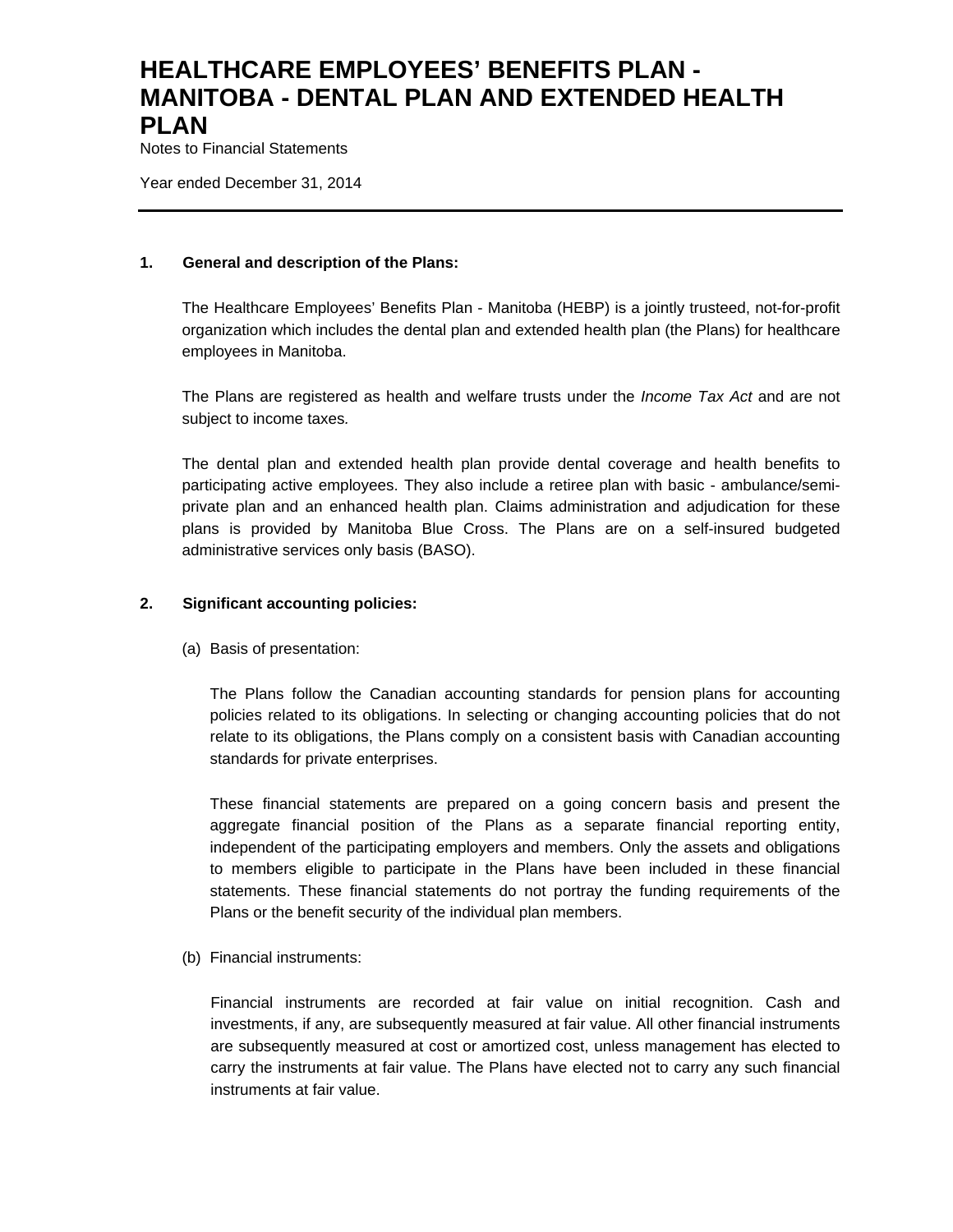Notes to Financial Statements (continued)

Year ended December 31, 2014

## **2. Significant accounting policies (continued):**

Transaction costs incurred on the acquisition of financial instruments measured subsequently at fair value are expensed as incurred. All other financial instruments are adjusted by transaction costs incurred on acquisition and financing costs. These costs are amortized using the straight-line method.

## (c) Premiums:

Premiums recorded in the statement of changes in net assets available for benefits include the employees' and employers' share of the premiums required for dental and extended health coverage. Premiums are recorded on an accrual basis.

(d) Claims:

Claims are recorded in the period in which they are paid or payable. Any claims not paid at fiscal year-end are reflected in claims payable and accrued liabilities.

(e) Use of estimates:

The preparation of financial statements requires management to make estimates and assumptions that affect the reported amounts of assets and liabilities, the disclosure of contingent assets and liabilities at the date of the financial statements and the reported amounts of increases and decreases in net assets available for benefits during the year. Actual results could differ from those estimates.

## **3. Due from Manitoba Blue Cross:**

The amounts due from Manitoba Blue Cross are funds held by Manitoba Blue Cross to fund the Plans' obligations for IBNR, which are fully funded, and the claims fluctuation reserves, which are partially funded as disclosed in note 5. In addition, the amounts due from Manitoba Blue Cross include accumulated annual experience gains (losses) in the Dental Plan and Extended Health Plan.

Interest was earned on the amounts due from Manitoba Blue Cross ranging from 0.90 percent to 1.09 percent (2013 - 0.90 percent to 0.98 percent).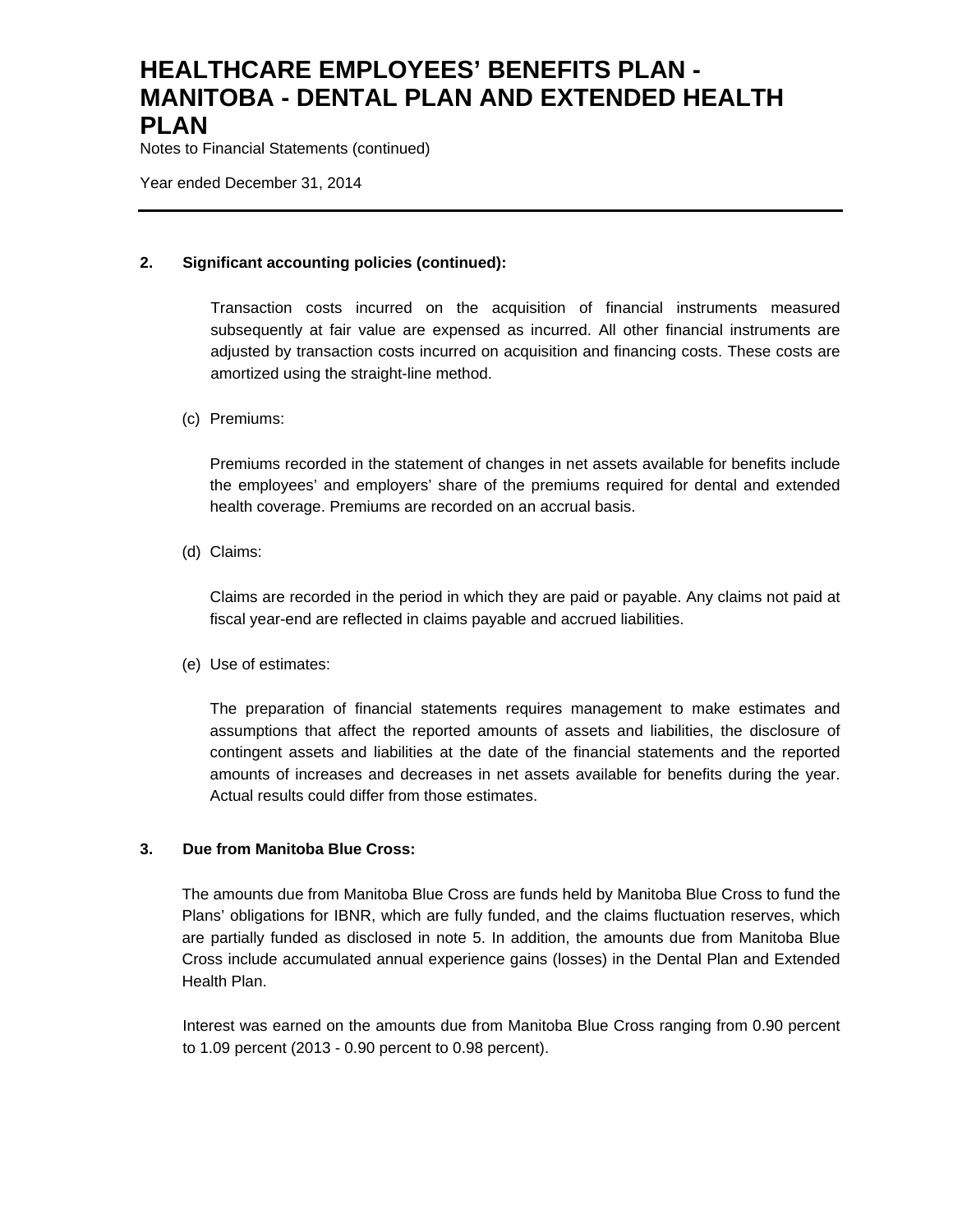Notes to Financial Statements (continued)

Year ended December 31, 2014

### **4. Obligations for incurred but not reported (IBNR):**

The obligations for IBNR are estimates of claims which have been incurred but not reported at the date of the financial statements. The obligations are based on a study of claims during the fiscal year and are specific to the type of benefits provided.

### **5. Net assets available for benefits:**

The Board of Trustees has approved the establishment of claims fluctuation reserves (CFR) from the net assets available for benefits. The target reserve for the Dental Plan has been established at an amount equal to 10 percent of the current year's premiums for the Dental Plan and is not fully funded.

The Extended Health Plan consists of the Active and Retired plans. The target reserve for each of these plans has been established at an amount equal to 15 percent of the current year's premiums. The Active plan has fully funded reserves while the Retired plans are not fully funded.

The following net assets available for benefits have been restricted for CFR:

|                                     | 2014                     | 2013                     |
|-------------------------------------|--------------------------|--------------------------|
| Dental Plan<br>Extended Health Plan | \$2,433,124<br>4,628,164 | \$1,767,448<br>4,463,021 |
|                                     | \$7,061,288              | 6,230,469                |

#### **6. Administrative expenses:**

|                                                                                               | Dental<br>Plan                                | Extended<br><b>Health Plan</b>                      | 2014<br>Total                                         | 2013<br>Total                                         |
|-----------------------------------------------------------------------------------------------|-----------------------------------------------|-----------------------------------------------------|-------------------------------------------------------|-------------------------------------------------------|
| Salaries and benefits<br>S<br>Trustee and custodial fees<br>Audit fees<br>Legal fees<br>Other | 578,406<br>5,519<br>1,946<br>3,309<br>164.676 | \$<br>745,784<br>7,116<br>2.510<br>4.267<br>212.330 | 1,324,190<br>S<br>12,635<br>4,456<br>7.576<br>377,006 | 1,338,869<br>S<br>10,037<br>5,486<br>3,378<br>306,779 |
| \$                                                                                            | 753,856                                       | \$<br>972.007                                       | 1,725,863<br>S                                        | S<br>1,664,549                                        |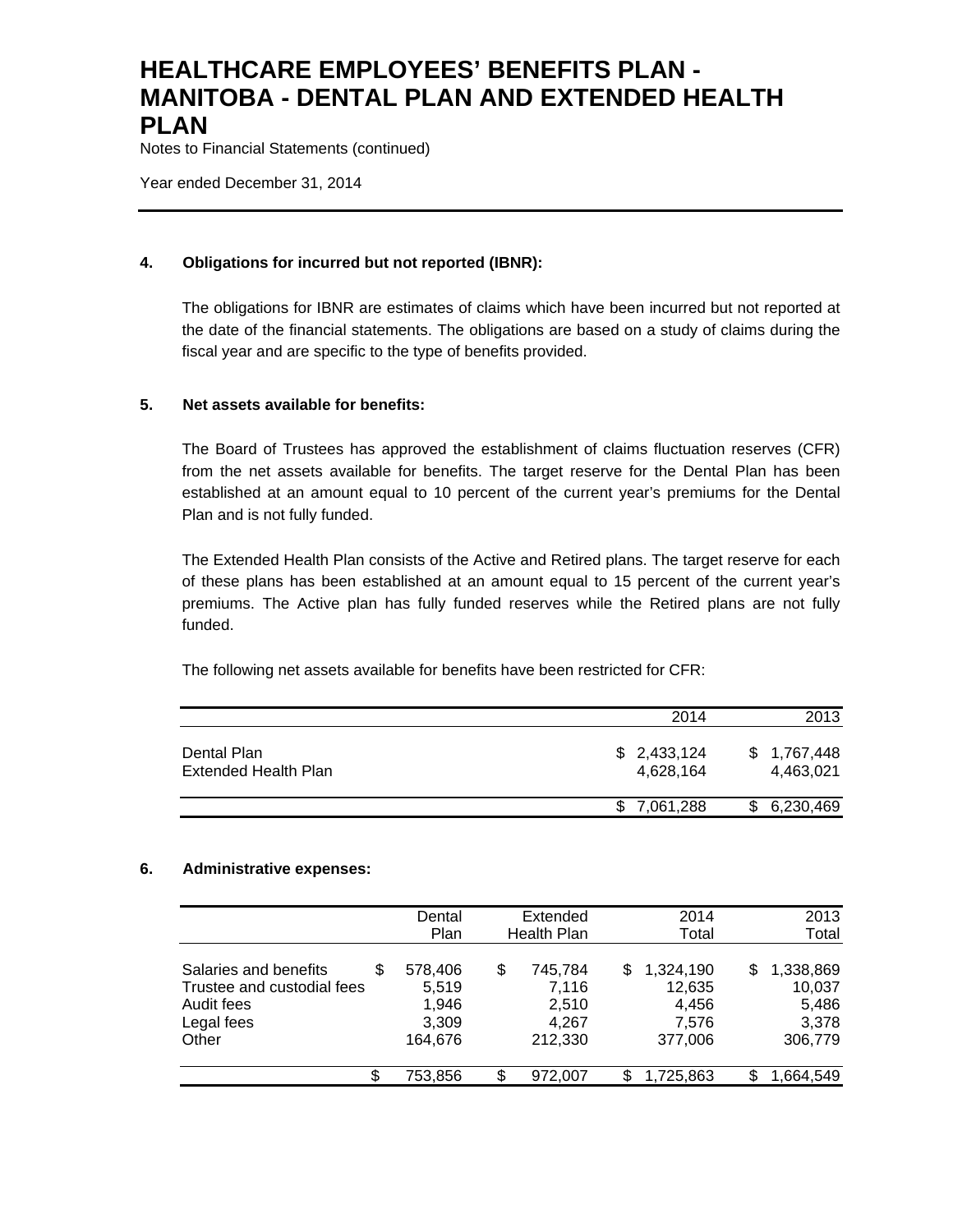Notes to Financial Statements (continued)

Year ended December 31, 2014

## **7. Capital management:**

The main objective of the Plans is to sustain a certain level of net assets in order to meet the obligations of the Plans. Increases in net assets are a direct result of investment income generated by the Plans and premiums paid into the Plans by eligible employees and by the employers. The main use of net assets is for payment of claims of eligible members of the Plans.

### **8. Risk management:**

(a) Market risk:

Management of the Plans believe they are not exposed to any market risks including interest rate, currency and other price risk in relation to the Plans' financial instruments.

(b) Credit risk:

Credit risk associated with premiums and other receivables is minimized due to their nature. Premiums are collected from participating members through the payroll process. No provision for doubtful premiums and other receivables has been recorded in either 2014 or 2013.

(c) Liquidity risk:

Liquidity risk is the possibility that financial assets of the Plans cannot be readily converted into cash when required. Liquidity risk is managed through premiums received being held by Manitoba Blue Cross on behalf of the Plans to fund the Plans' obligations. The Plans' claims payable and accrued liabilities and due to HEPP have contracted maturities of less than one year.

(d) Claims and premiums risk:

The nature of the unpaid claims is such that the establishment of obligations is based on known facts and interpretation of circumstances, on a case by case basis, and is therefore a complex and dynamic process influenced by a variety of factors.

Consequently, the establishment of obligations and premium rates relies on the judgment and opinions of a number of professionals, on historical precedent and trends, on prevailing legal, economic, social and regulatory trends and on expectations as to future developments. The process of determining premium rates and reserves necessarily involves risks that the actual results will deviate, perhaps substantially, from the best estimates made.